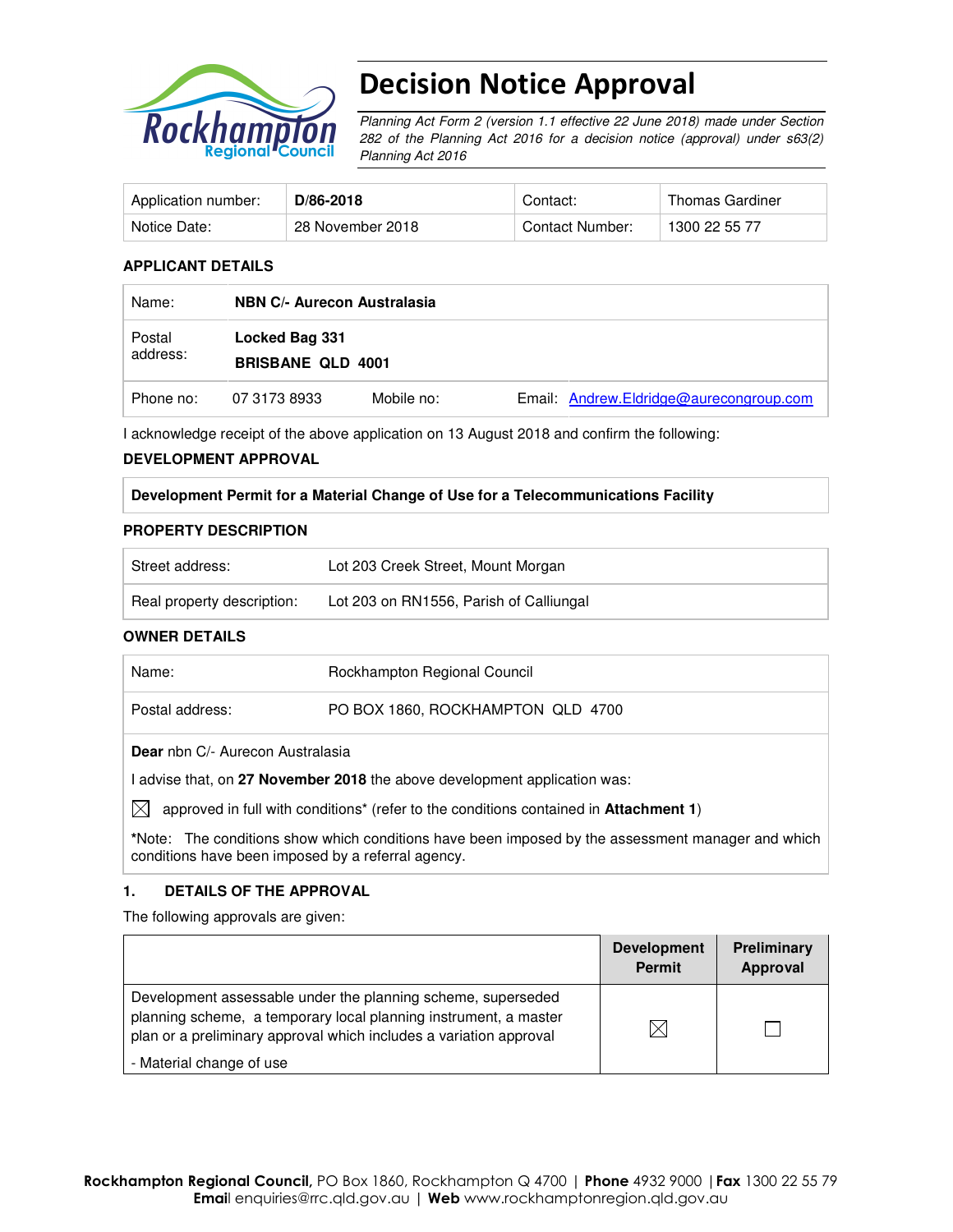## **2. CONDITIONS**

This approval is subject to the conditions in Attachment 1.

### **3. FURTHER DEVELOPMENT PERMITS REQUIRED**

Please be advised that the following development permits are required to be obtained before the development can be carried out:

| Type of development permit required | Subject of the required development permit |
|-------------------------------------|--------------------------------------------|
| Building Works                      |                                            |

### **4. REFERRAL AGENCIES**

The following Referral Agencies were activated by this application.

| For an application involving                                                                                                                                                                                                                                                                      | Name of<br>agency                                             | <b>Status</b> | <b>Address</b>                                                                          |  |  |  |  |
|---------------------------------------------------------------------------------------------------------------------------------------------------------------------------------------------------------------------------------------------------------------------------------------------------|---------------------------------------------------------------|---------------|-----------------------------------------------------------------------------------------|--|--|--|--|
| <b>CLEARING NATIVE VEGETATION</b>                                                                                                                                                                                                                                                                 |                                                               |               |                                                                                         |  |  |  |  |
| Schedule 10, Part 3, Division 4, Table 3 - Material change of use that is assessable development under a<br>local categorising instrument                                                                                                                                                         |                                                               |               |                                                                                         |  |  |  |  |
| Development application for a material<br>change of use that is assessable<br>development under a local categorising<br>instrument and relates to a lot that is 5ha or<br>larger, if-                                                                                                             | Department of<br>Natural<br>Resources,<br>Mines and<br>Energy | Concurrence   | Department of State<br>Development,<br>Manufacturing,<br>Infrastructure and<br>Planning |  |  |  |  |
| (a) the application-                                                                                                                                                                                                                                                                              |                                                               |               |                                                                                         |  |  |  |  |
| (i) is for a preliminary approval that includes a<br>variation request; and                                                                                                                                                                                                                       |                                                               |               | Online:<br>www.dilgp.qld.gov.au/M                                                       |  |  |  |  |
| (ii) relates to a lot that contains native<br>vegetation shown on the regulated<br>vegetation management map as a category A<br>area or category B area; and                                                                                                                                      |                                                               |               | yDAS2<br>Postal:                                                                        |  |  |  |  |
| (iii) is for a material change of use, other than<br>a non-referable material change of use; or                                                                                                                                                                                                   |                                                               |               | <b>PO Box 113</b>                                                                       |  |  |  |  |
| (b) the application is not stated in paragraph<br>(a) and all of the following apply-                                                                                                                                                                                                             |                                                               |               | Rockhampton Qld<br>4700                                                                 |  |  |  |  |
| (i) the material change of use does not<br>involve prescribed clearing;                                                                                                                                                                                                                           |                                                               |               |                                                                                         |  |  |  |  |
| (ii) accepted operational work may be carried<br>out because of the material change of use, or<br>the material change of use involves<br>operational work that is assessable<br>development under section 5;                                                                                      |                                                               |               |                                                                                         |  |  |  |  |
| (iii) the accepted operational work or<br>assessable operational work includes<br>development other than the clearing of<br>regulated regrowth vegetation on freehold<br>land, indigenous land, or land the subject of a<br>lease given under the Land Act for agriculture<br>or grazing purposes |                                                               |               |                                                                                         |  |  |  |  |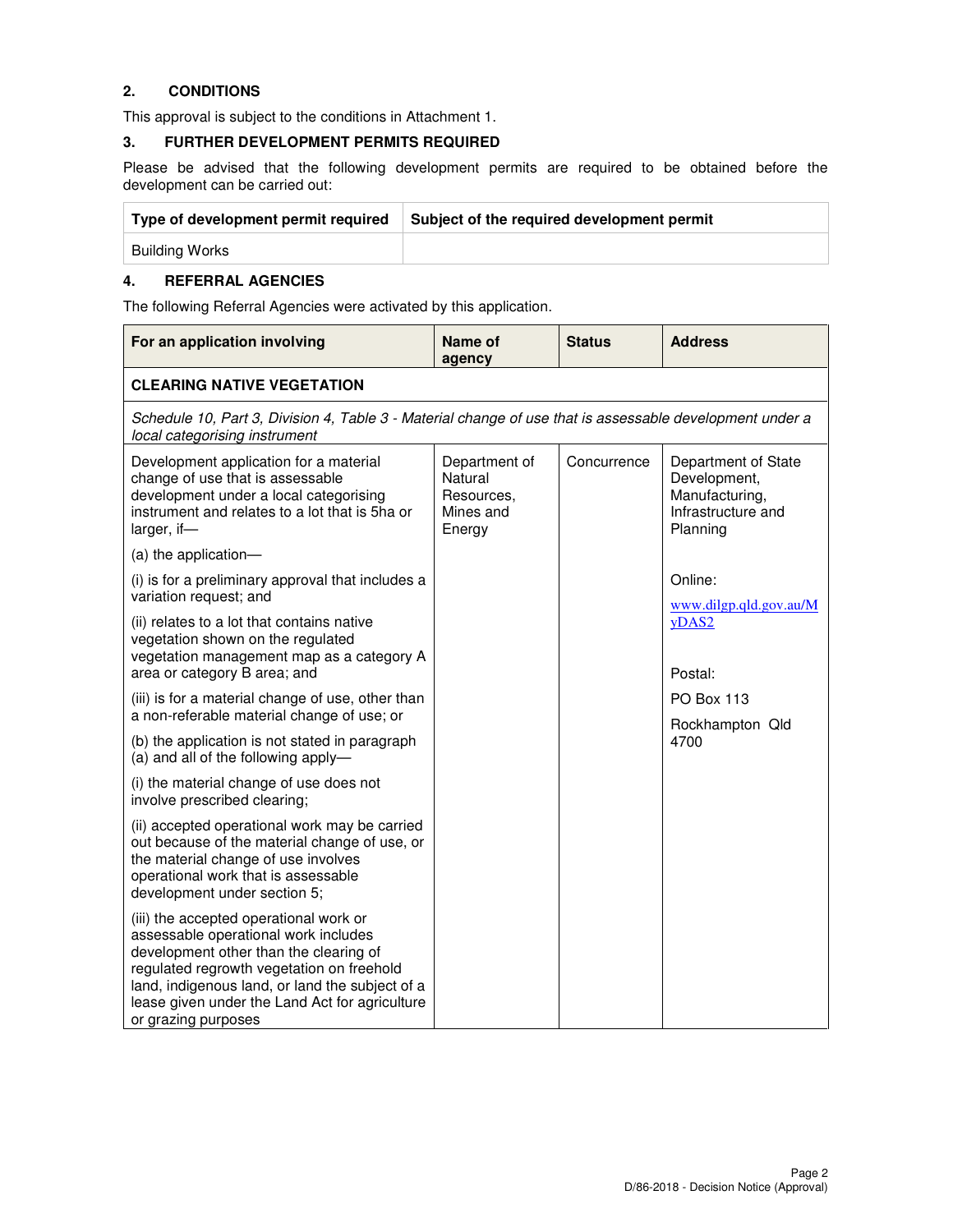### **5. THE APPROVED PLANS**

**The approved development must be completed and maintained generally in accordance with the approved drawings and documents:** 

| Drawing/report<br>title       | <b>Prepared by</b> | <b>Date</b> | Reference number     | <b>Version</b> |
|-------------------------------|--------------------|-------------|----------------------|----------------|
| Overall Site Plan<br>Sheet 1  | Aurecon            | 26 May 2017 | 4MTM-51-03-MMGN-C2   | A              |
| Overall Site Plan<br>Sheet 2  | Aurecon            | 26 May 2017 | 4MTM-51-03-MMGN-C2-1 | A              |
| Site Set-out Plan             | Aurecon            | 26 May 2017 | 4MTM-51-03-MMGN-C3   | A              |
| Site Elevation and<br>Details | Aurecon            | 26 May 2017 | 4MTM-51-03-MMGN-C4   | A              |

## **6. CURRENCY PERIOD FOR THE APPROVAL (s.85 of the Planning Act)**

The standard currency periods stated in section 85 of Planning Act 2016 apply to each aspect of development in this approval, if not stated in the conditions of approval attached.

## **7. STATEMENT OF REASONS**

| Description of the<br>development |    | The proposed development is for Material Change of Use -<br><b>Telecommunications Facility</b>                                                                                                                                                                                                                                                            |
|-----------------------------------|----|-----------------------------------------------------------------------------------------------------------------------------------------------------------------------------------------------------------------------------------------------------------------------------------------------------------------------------------------------------------|
| <b>Reasons for Decision</b>       | a) | The proposal will not detract from the rural amenity of the surrounding<br>area and is not expected to be visually intrusive to the Baree / Walterhall<br>township:                                                                                                                                                                                       |
|                                   | b) | The Telecommunications Facility is ideally situated in the Rural Zone<br>where it is not located in proximity to any urban uses or services;                                                                                                                                                                                                              |
|                                   | C) | The constraints of the land, including Bushfire and Steep Land, will not<br>affect the proposed Telecommunications Facility which has been<br>designed to respond to the natural landscape features and constraints<br>of the land;                                                                                                                       |
|                                   | d) | The proposed use does not compromise the strategic framework in the<br>Rockhampton Region Planning Scheme 2015;                                                                                                                                                                                                                                           |
|                                   | e) | Assessment of the development against the relevant zone purpose,<br>planning scheme codes and planning scheme policies demonstrates<br>that the proposed development will not cause significant adverse<br>impacts on the surrounding natural environment, built environment and<br>infrastructure, community facilities, or local character and amenity; |
|                                   | f) | The proposed development does not compromise the relevant State<br>Planning Policy; and                                                                                                                                                                                                                                                                   |
|                                   | g) | On balance, the application should be approved because the<br>circumstances favour Council exercising its discretion to approve the<br>application even though the development does not comply with an<br>aspect of the assessment benchmarks.                                                                                                            |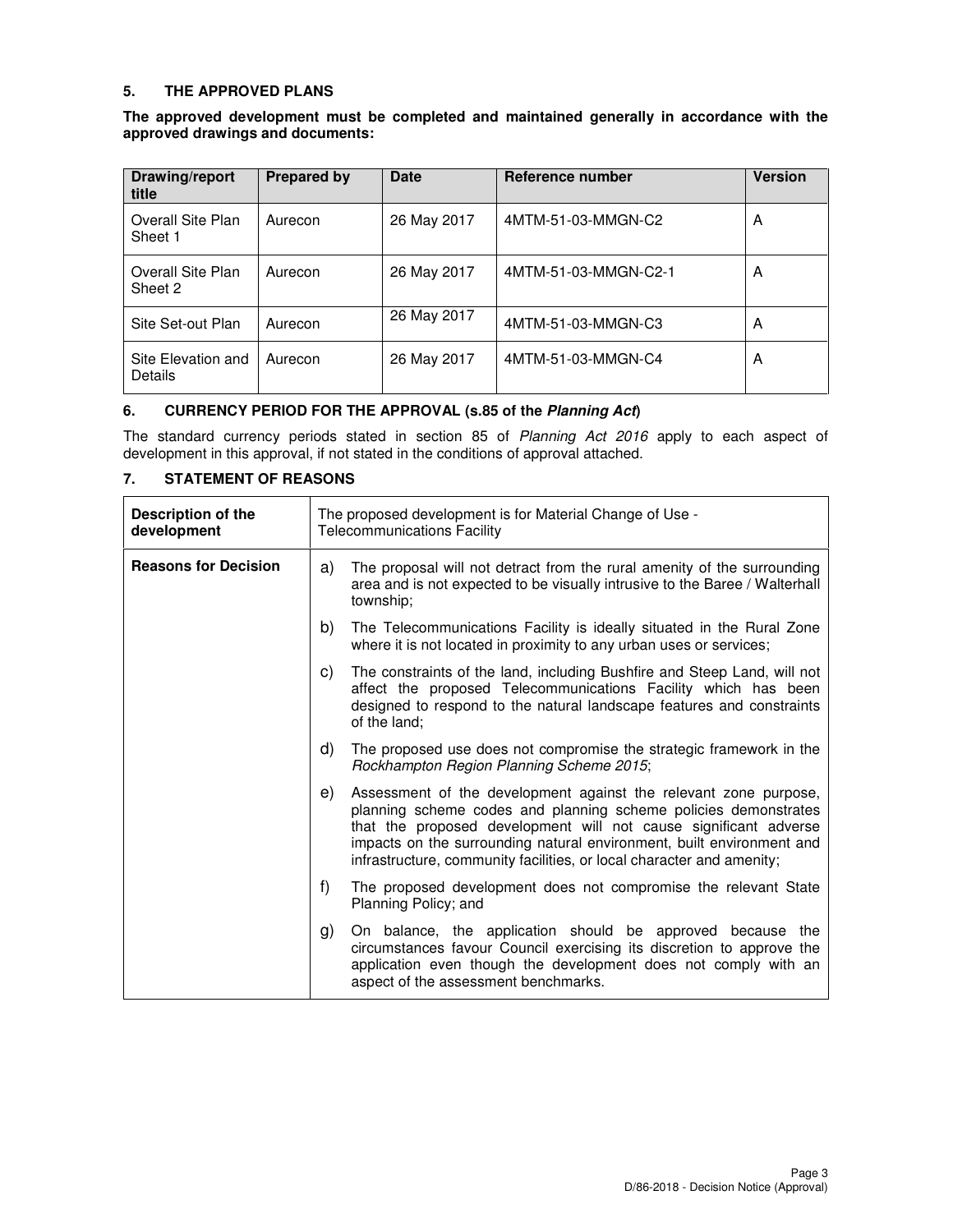| Assessment<br><b>Benchmarks</b>                    | The proposed development was assessed against the following assessment<br>benchmarks: |                                                                                                                                                                                                                                                                          |  |  |
|----------------------------------------------------|---------------------------------------------------------------------------------------|--------------------------------------------------------------------------------------------------------------------------------------------------------------------------------------------------------------------------------------------------------------------------|--|--|
|                                                    | Rural Zone Code;<br>$\bullet$                                                         |                                                                                                                                                                                                                                                                          |  |  |
|                                                    | Limited Development (constrained land) Zone;<br>$\bullet$                             |                                                                                                                                                                                                                                                                          |  |  |
|                                                    | ٠                                                                                     | Access, Parking and Transport Code;                                                                                                                                                                                                                                      |  |  |
|                                                    | <b>Biodiversity Areas Overlay Code;</b><br>$\bullet$                                  |                                                                                                                                                                                                                                                                          |  |  |
|                                                    | Flood Hazard Overlay Code;<br>٠                                                       |                                                                                                                                                                                                                                                                          |  |  |
|                                                    | Steep Land Overlay Code;<br>٠                                                         |                                                                                                                                                                                                                                                                          |  |  |
|                                                    | ٠                                                                                     | Stormwater Management Code; and                                                                                                                                                                                                                                          |  |  |
|                                                    |                                                                                       | Telecommunications Facilities and Utilities Code; and                                                                                                                                                                                                                    |  |  |
|                                                    | Works Code.                                                                           |                                                                                                                                                                                                                                                                          |  |  |
|                                                    |                                                                                       |                                                                                                                                                                                                                                                                          |  |  |
| <b>Compliance with</b><br>assessment<br>benchmarks |                                                                                       | The development was assessed against all of the assessment benchmarks<br>listed above and complies with all of these with the exception(s) listed below.                                                                                                                 |  |  |
|                                                    | <b>Assessment</b><br><b>Benchmark</b>                                                 | Reasons for the approval despite non-<br>compliance with benchmark                                                                                                                                                                                                       |  |  |
|                                                    | <b>Rural Zone Code</b>                                                                | The monopole will not be visually intrusive to any<br>existing rural land or residential development, with<br>the Baree / Walterhall Precinct situated further<br>than a kilometre away from the proposed<br>development.                                                |  |  |
|                                                    |                                                                                       | Subsequently, it is unlikely that the proposal will<br>affect any escarpment views, and does not detract<br>from the rural scenic amenity features of the<br>existing landscape.                                                                                         |  |  |
|                                                    | Steep<br>Overlay<br>Land<br>Code                                                      | The proposal will involve clearing vegetation<br>which may result in the exposure of underlying<br>soil or rock which is situated in the Steep Land<br>Overlay.                                                                                                          |  |  |
|                                                    |                                                                                       | The applicant will be required to submit an<br>Erosion and Sediment Control Plan to<br>demonstrate that all exposed areas will be<br>permanently stabilised<br>for<br>the duration<br>οf<br>construction<br>the<br>works<br>and<br>following<br>commencement of the use. |  |  |
|                                                    |                                                                                       | Subsequently, it is unlikely that clearing of<br>vegetation, as a result of constructing the<br>monopole, will result in an increase of a landslide<br>risk occurring on the site.                                                                                       |  |  |
|                                                    | Telecommunications<br><b>Utilities</b><br><b>Facilities</b><br>and<br>Code            | The size of the proposed monopole for the<br>Telecommunications Facility will be approximately<br>30 metres.                                                                                                                                                             |  |  |
|                                                    |                                                                                       | The structure will not be visually intrusive on the<br>escarpment nor will it detract from the scenic<br>amenity features or aesthetics of the surrounding<br>rural landscape.                                                                                           |  |  |
|                                                    |                                                                                       | Subsequently, the proposal will be visually<br>integrated into the existing rural landscape.                                                                                                                                                                             |  |  |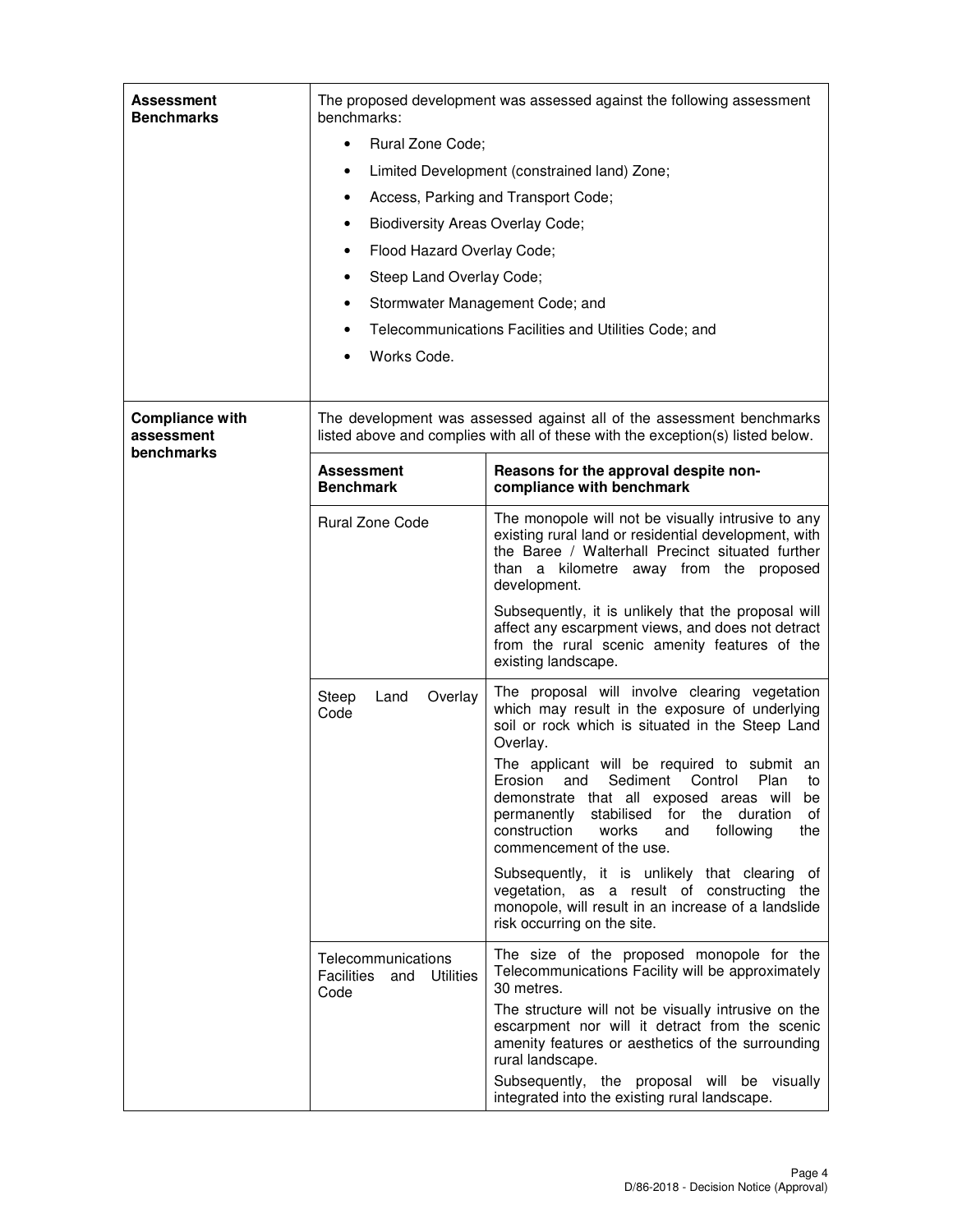## **8. APPEAL RIGHTS**

The rights of an applicant to appeal to a tribunal or the Planning and Environment Court against a decision about a development application are set out in chapter 6, part 1 of the Planning Act 2016. There may also be a right to make an application for a declaration by a tribunal (see chapter 6, part 2 of the Planning Act 2016).

### Appeal by an applicant

An applicant for a development application may appeal to the Planning and Environment Court against the following:

- the refusal of all or part of the development application
- a provision of the development approval
- the decision to give a preliminary approval when a development permit was applied for
- a deemed refusal of the development application.

An applicant may also have a right to appeal to the Development tribunal. For more information, see schedule 1 of the Planning Act 2016.

The timeframes for starting an appeal in the Planning and Environment Court are set out in section 229 of the Planning Act 2016.

**Attachment 2** is an extract from the Planning Act 2016 that sets out the applicant's appeal rights and the appeal rights of a submitter.

## **9. WHEN THE DEVELOPMENT APPROVAL TAKES EFFECT**

This development approval takes effect:

From the time the decision notice is given  $-$  if there is no submitter and the applicant does not appeal the decision to the court.

Or

When the submitter's appeal period ends – if there is a submitter and the applicant does not appeal the decision to the court.

Or

Subject to the decision of the court, when the appeal is finally decided  $-$  if an appeal is made to the court.

## **10. ASSESSMENT MANAGER**

| Name: | Tarnya Fitzgibbon             | Signature: | Date: 28 November 2018 |
|-------|-------------------------------|------------|------------------------|
|       | <b>COORDINATOR</b>            |            |                        |
|       | <b>DEVELOPMENT ASSESSMENT</b> |            |                        |

C/C Department of State Development, Manufacturing, Infrastructure and Planning - RockhamptonSARA@dsdmip.qld.gov.au

#### **Attachment 1 – Conditions of the approval**

**Part 1 – Conditions imposed by the assessment manager [Note: where a condition is imposed about** infrastructure under Chapter 4 of the Planning Act 2016, the relevant provision of the Act under which this condition was imposed must be specified.]

#### **Part 2 – Conditions required by the referral agency response**

## **Attachment 2—Extract on appeal rights**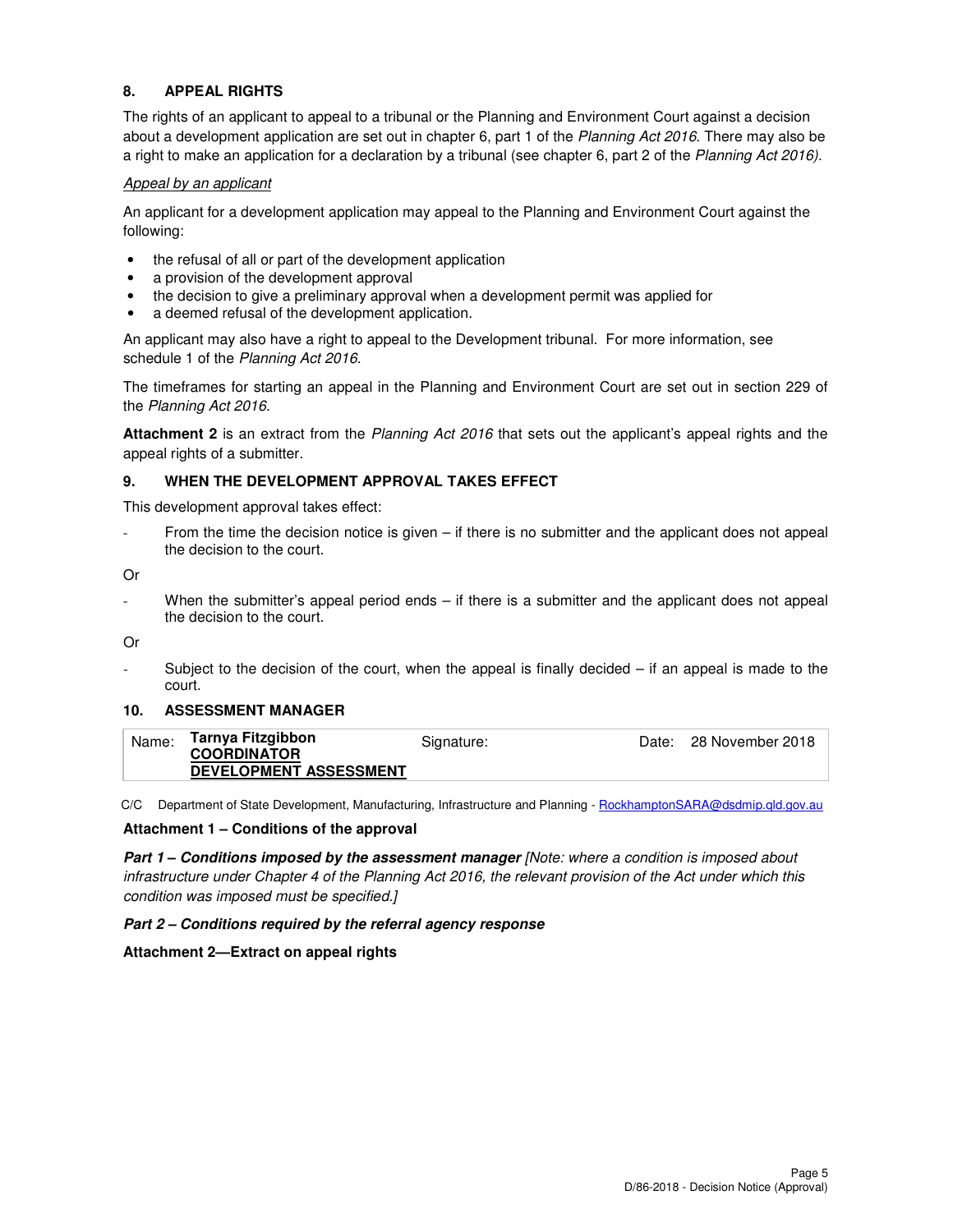

## **Attachment 1 – Part 1 Rockhampton Regional Council Conditions**

Planning Act 2016

- 1.0 ADMINISTRATION
- 1.1 The Developer and his employee, agent, contractor or invitee is responsible for ensuring compliance with the conditions of this development approval.
- 1.2 Where these Conditions refer to "Council" in relation to requiring Council to approve or to be satisfied as to any matter, or conferring on the Council a function, power or discretion, that role may be fulfilled in whole or in part by a delegate appointed for that purpose by the Council.
- 1.3 All conditions, works, or requirements of this development approval must be undertaken, completed, and be accompanied by a Compliance Certificate for any operational works required by this development approval:
	- 1.3.1 to Council's satisfaction;
	- 1.3.2 at no cost to Council; and
	- 1.3.3 prior to the commencement of the use,

unless otherwise stated.

- 1.4 Infrastructure requirements of this development approval must be contributed to the relevant authorities, where applicable, at no cost to Council, prior to the commencement of the use, unless otherwise stated.
- 1.5 The following further Development Permit must be obtained prior to the commencement of any works associated with their purposes:
	- 1.5.1 Building Works.
- 1.6 All works must be designed, constructed and maintained in accordance with the relevant Council policies, guidelines and standards, unless otherwise stated.
- 1.7 All engineering drawings/specifications, design and construction works must be in accordance with the requirements of the relevant Australian Standards and must be approved, supervised and certified by a Registered Professional Engineer of Queensland.
- 2.0 APPROVED PLANS AND DOCUMENTS
- 2.1 The approved development must be completed and maintained generally in accordance with the approved plans and documents, except where amended by any condition of this development approval:

| Drawing/report<br>title       | <b>Prepared by</b> | <b>Date</b> | Reference number     | <b>Version</b> |
|-------------------------------|--------------------|-------------|----------------------|----------------|
| Overall Site Plan<br>Sheet 1  | Aurecon            | 26 May 2017 | 4MTM-51-03-MMGN-C2   | A              |
| Overall Site Plan<br>Sheet 2  | Aurecon            | 26 May 2017 | 4MTM-51-03-MMGN-C2-1 | A              |
| Site Set-out Plan             | Aurecon            | 26 May 2017 | 4MTM-51-03-MMGN-C3   | A              |
| Site Elevation<br>and Details | Aurecon            | 26 May 2017 | 4MTM-51-03-MMGN-C4   | A              |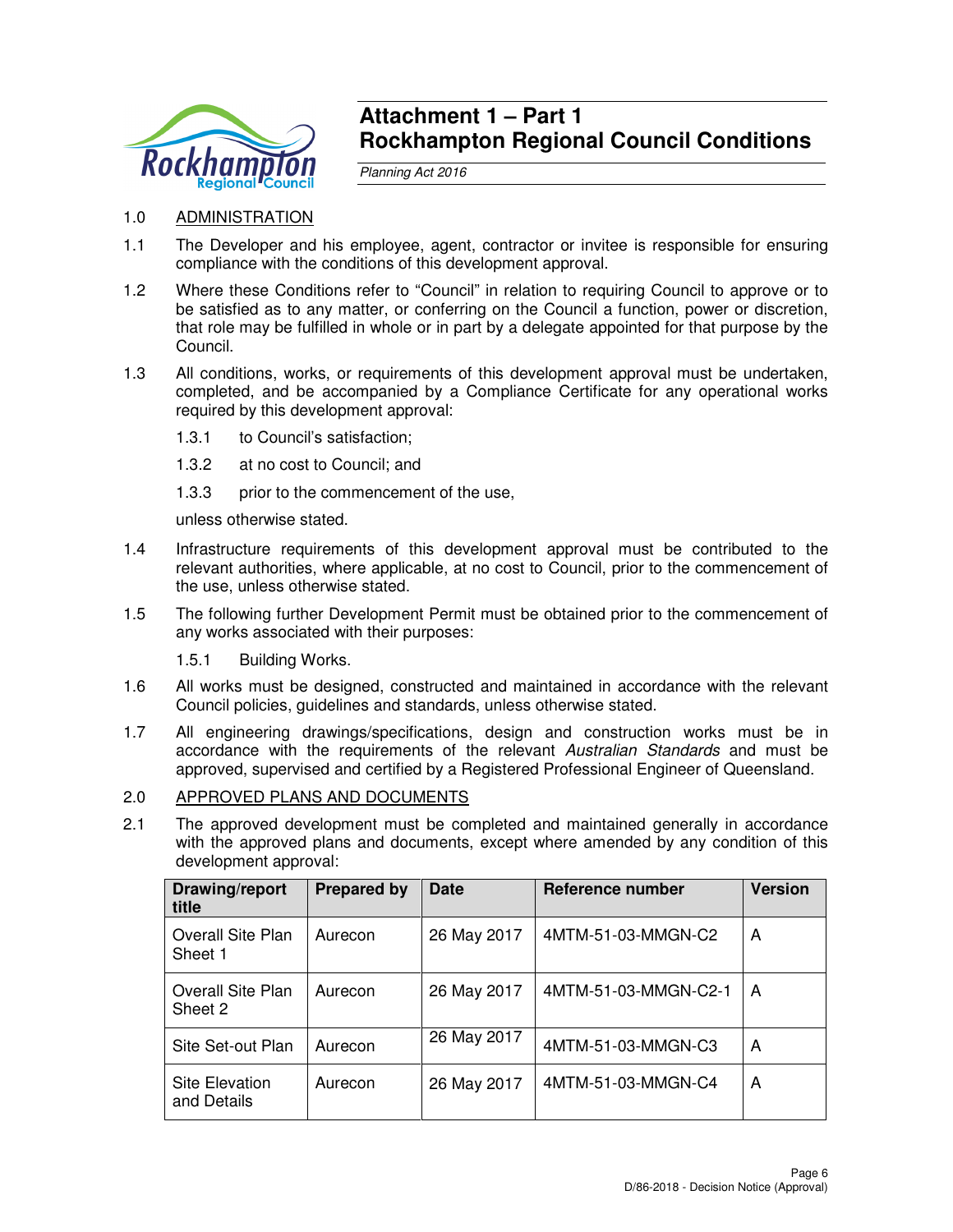- 2.2 Where there is any conflict between the conditions of this development approval and the details shown on the approved plans and documents, the conditions of this development approval must prevail.
- 2.3 Where conditions require the above plans or documents to be amended, the revised document(s) must be submitted for approval by Council prior to the submission of an application for a Development Permit for Building Works.

## 3.0 SITE WORKS

- 3.1 All earthworks must be undertaken in accordance with Australian Standard AS3798 "Guidelines on earthworks for commercial and residential developments".
- 3.2 Site works must be constructed such that they do not, at any time, in any way restrict, impair or change the natural flow of runoff water, or cause a nuisance or worsening to surrounding land or infrastructure.

## 4.0 ASSET MANAGEMENT

4.1 Any alteration necessary to electricity, telephone, water mains, sewerage mains, and/or public utility installations resulting from the development or in connection with the development, must be undertaken and completed at no cost to Council.

## 5.0 ENVIRONMENTAL

5.1 An Erosion Control and Stormwater Control Management Plan in accordance with the Capricorn Municipal Design Guidelines, must be implemented, monitored and maintained for the duration of the development works, and until all exposed soil areas are permanently stabilised (for example, turfed, hydromulched, concreted, landscaped). The plan must be available on-site for inspection by Council Officers whilst all works are being carried out.

## 6.0 ENVIRONMENTAL HEALTH

- 6.1 Any lighting devices associated with the development, such as sensory lighting, must be positioned on the development site and shielded so as not to cause glare or other nuisance to nearby residents and motorists. Night lighting must be designed, constructed and operated in accordance with Australian Standard AS4282 "Control of the obtrusive effects of outdoor lighting".
- 6.2 Noise emitted from the activity must not cause an environmental nuisance.
- 6.3 Operations on the site must have no significant impact on the amenity of adjoining premises or the surrounding area due to the emission of light, noise or dust.

## 7.0 OPERATING PROCEDURES

7.1 All construction materials, waste, waste skips, machinery and contractors' vehicles must be located and stored or parked within the development site. Storage of materials or parking of construction machinery or contractors' vehicles must not occur within residential streets.

## ADVISORY NOTES

## NOTE 1. Aboriginal Cultural Heritage

It is advised that under section 23 of the Aboriginal Cultural Heritage Act 2003, a person who carries out an activity must take all reasonable and practicable measures to ensure the activity does not harm Aboriginal cultural heritage (the "cultural heritage duty of care"). Maximum penalties for breaching the duty of care are listed in the Aboriginal cultural heritage legislation. The information on Aboriginal cultural heritage is available on the Department of Aboriginal and Torres Strait Islander and Partnerships website www.datsip.qld.gov.au.

## NOTE 2. General Environmental Duty

General environmental duty under the *Environmental Protection Act 1994* prohibits unlawful environmental nuisance caused by noise, aerosols, particles, dust, ash, fumes, light, odour or smoke beyond the boundaries of the development site during all stages of the development including earthworks, construction and operation.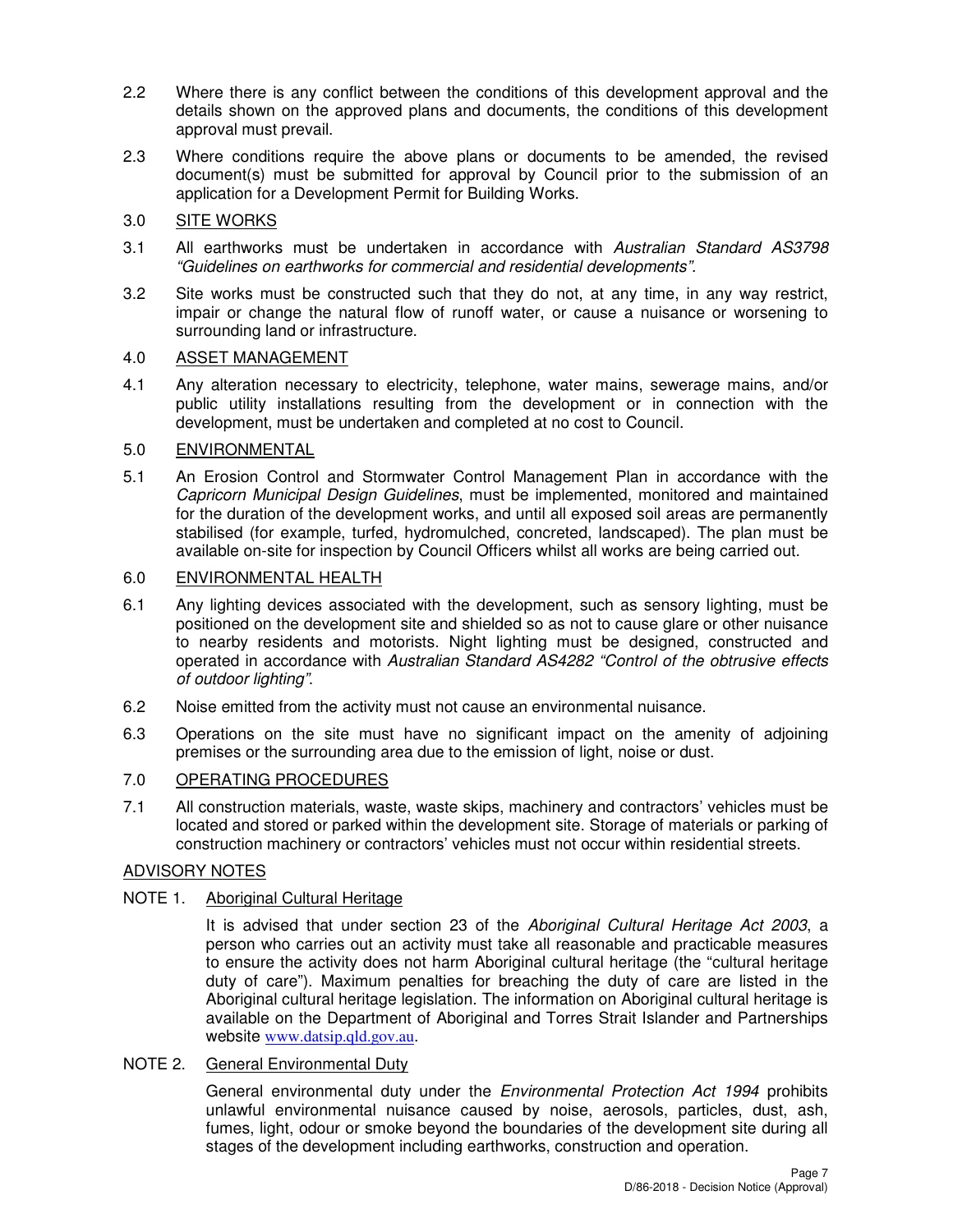## NOTE 3. General Safety Of Public During Construction

The Work Health and Safety Act 2011 and Manual of Uniform Traffic Control Devices must be complied with in carrying out any construction works, and to ensure safe traffic control and safe public access in respect of works being constructed on a road.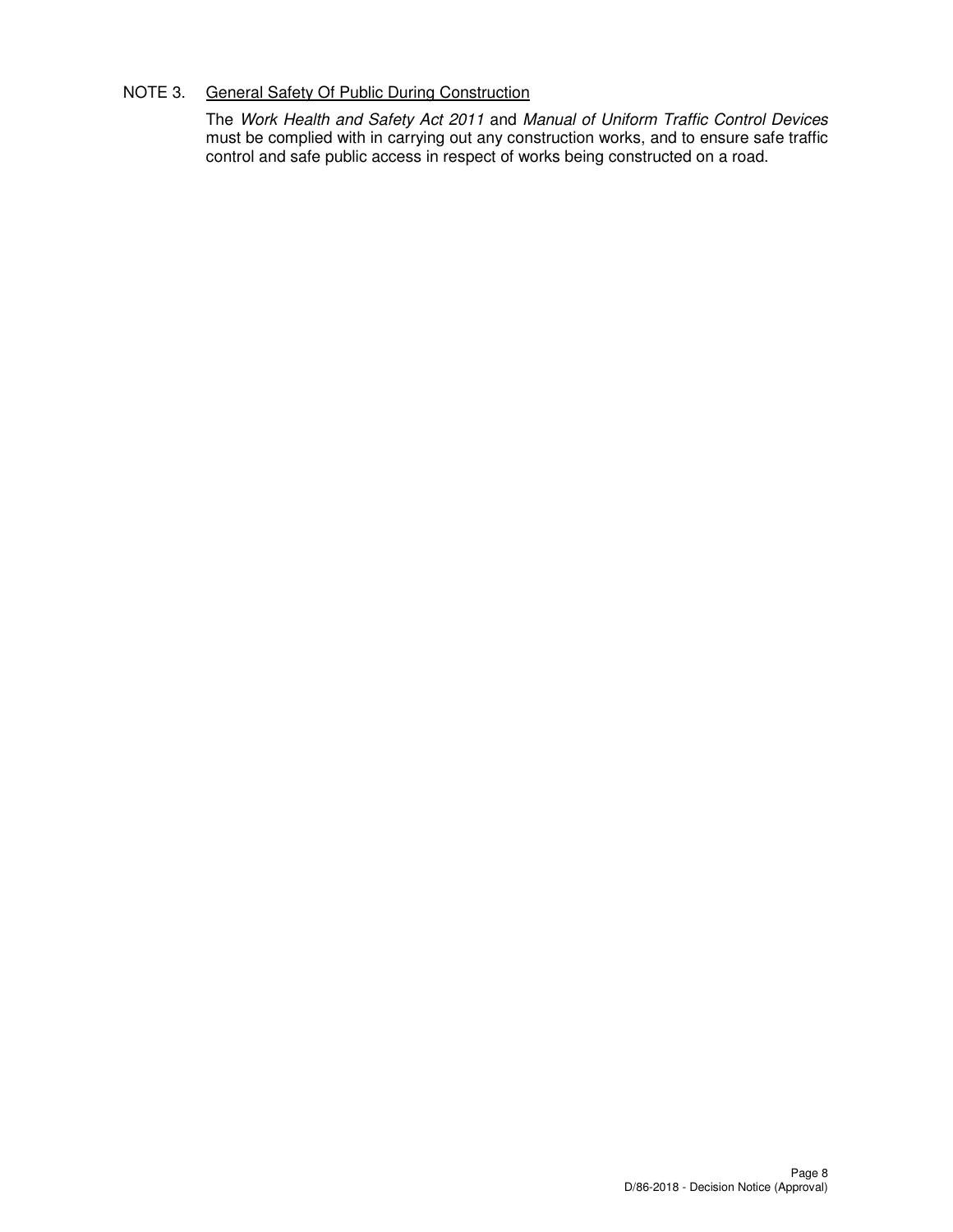

**Attachment 1 – Part 2 Referral Agency Conditions - Department of State Development, Manufacturing, Infrastructure and Planning** 

Planning Act 2016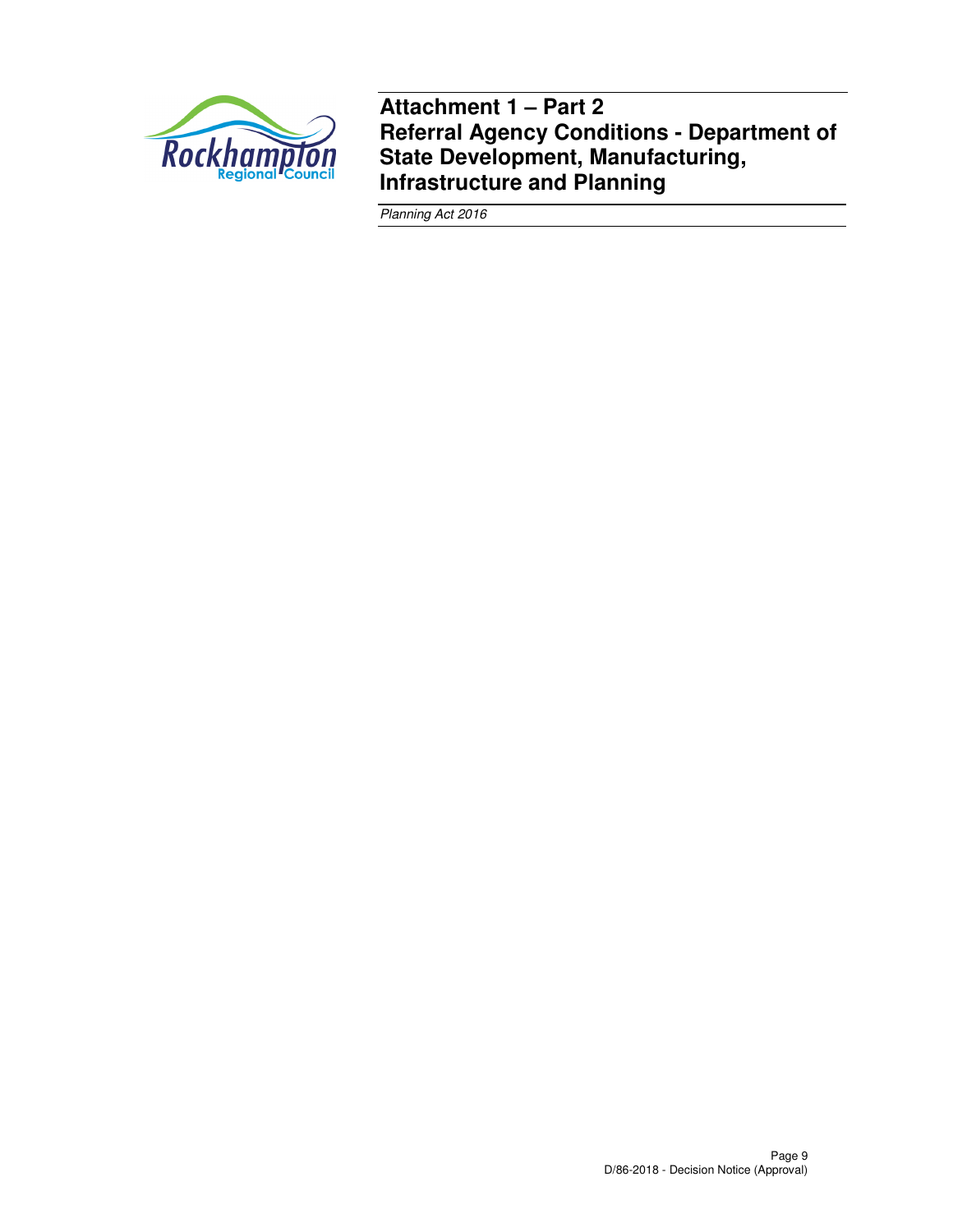

# **Attachment 2 - Appeal Rights**

PLANNING ACT 2016

The following is an extract from the Planning Act 2016 (Chapter 6)

#### **Appeal rights**

#### **229 Appeals to tribunal or P&E Court**

- (1) Schedule 1 states—
	- (a) matters that may be appealed to— (i) either a tribunal or the P&E Court; or (ii) only a tribunal; or (iii) only the P&E Court; and
	- (b) the person—
		- (i) who may appeal a matter (the **appellant**); and
		- (ii) who is a respondent in an appeal of the matter; and (iii) who is a co-respondent in an appeal of the matter;
		- and (iv) who may elect to be a co-respondent in an appeal of the matter.
- (2) An appellant may start an appeal within the appeal period.
- (3) The **appeal period** is—
	- (a) for an appeal by a building advisory agency—10 business days after a decision notice for the decision is given to the agency or
	- (b) for an appeal against a deemed refusal—at any time after the deemed refusal happens; or
	- (c) for an appeal against a decision of the Minister, under chapter 7, part 4, to register premises or to renew the registration of premises—20 business days after a notice is published under section 269(3)(a) or (4); or
	- (d) for an appeal against an infrastructure charges notice— 20 business days after the infrastructure charges notice is given to the person; or
	- (e) for an appeal about a deemed approval of a development application for which a decision notice has not been given—30 business days after the applicant gives the deemed approval notice to the assessment manager; or
	- (f) for any other appeal—20 business days after a notice of the decision for the matter, including an enforcement notice, is given to the person.
	- Note—

See the P&E Court Act for the court's power to extend the appeal period.

- (4) Each respondent and co-respondent for an appeal may be heard in the appeal.
- (5) If an appeal is only about a referral agency's response, the assessment manager may apply to the tribunal or P&E Court to withdraw from the appeal.
- (6) To remove any doubt, it is declared that an appeal against an infrastructure charges notice must not be about—
	- (a) the adopted charge itself; or
	- (b) for a decision about an offset or refund—
		- (i) the establishment cost of trunk infrastructure identified in a LGIP; or
		- (ii) the cost of infrastructure decided using the method
- included in the local government's charges resolution. **230 Notice of appeal**
- (1) An appellant starts an appeal by lodging, with the registrar of the tribunal or P&E Court, a notice of appeal that—
	- (a) is in the approved form; and
	- (b) succinctly states the grounds of the appeal.
- (2) The notice of appeal must be accompanied by the required fee.
- (3) The appellant or, for an appeal to a tribunal, the registrar must, within the service period, give a copy of the notice of appeal to—
- (a) the respondent for the appeal; and
- (b) each co-respondent for the appeal; and
- (c) for an appeal about a development application under schedule 1, table 1, item 1—each principal submitter for the development application; and
- (d) for an appeal about a change application under schedule 1, table 1, item 2—each principal submitter for the change application; and
- (e) each person who may elect to become a co-respondent for the appeal, other than an eligible submitter who is not a principal submitter in an appeal under paragraph  $(c)$  or  $(d)$ ; and
- (f) for an appeal to the P&E Court—the chief executive; and
- (g) for an appeal to a tribunal under another Act—any other person who the registrar considers appropriate.
- (4) The **service period** is—
	- (a) if a submitter or advice agency started the appeal in the P&E Court—2 business days after the appeal is started; or
	- (b) otherwise—10 business days after the appeal is started.
- (5) A notice of appeal given to a person who may elect to be a co-respondent must state the effect of subsection
- (6) A person elects to be a co-respondent by filing a notice of election, in the approved form, within 10 business days after the notice of appeal is given to the person*.*
- **231 Other appeals**
- (1) Subject to this chapter, schedule 1 and the P&E Court Act, unless the Supreme Court decides a decision or other matter under this Act is affected by jurisdictional error, the decision or matter is non-appealable.
- (2) The Judicial Review Act 1991, part 5 applies to the decision or matter to the extent it is affected by jurisdictional error.
- (3) A person who, but for subsection (1) could have made an application under the Judicial Review Act 1991 in relation to the decision or matter, may apply under part 4 of that Act for a statement of reasons in relation to the decision or matter.
- (4) In this section— **decision** includes—
	- (a) conduct engaged in for the purpose of making a decision; and
	- (b) other conduct that relates to the making of a decision; and
	- (c) the making of a decision or the failure to make a decision; and
	- (d) a purported decision; and
	- (e) a deemed refusal.

**non-appealable**, for a decision or matter, means the decision or matter—

- (a) is final and conclusive; and
- (b) may not be challenged, appealed against, reviewed, quashed, set aside or called into question in any other way under the Judicial Review Act 1991 or otherwise, whether by the Supreme Court, another court, a tribunal or another entity; and
- (c) is not subject to any declaratory, injunctive or other order of the Supreme Court, another court, a tribunal or another entity on any ground.

#### **232 Rules of the P&E Court**

- (1) A person who is appealing to the P&E Court must comply with the rules of the court that apply to the appeal.
- (2) However, the P&E Court may hear and decide an appeal even if the person has not complied with rules of the P&E Court.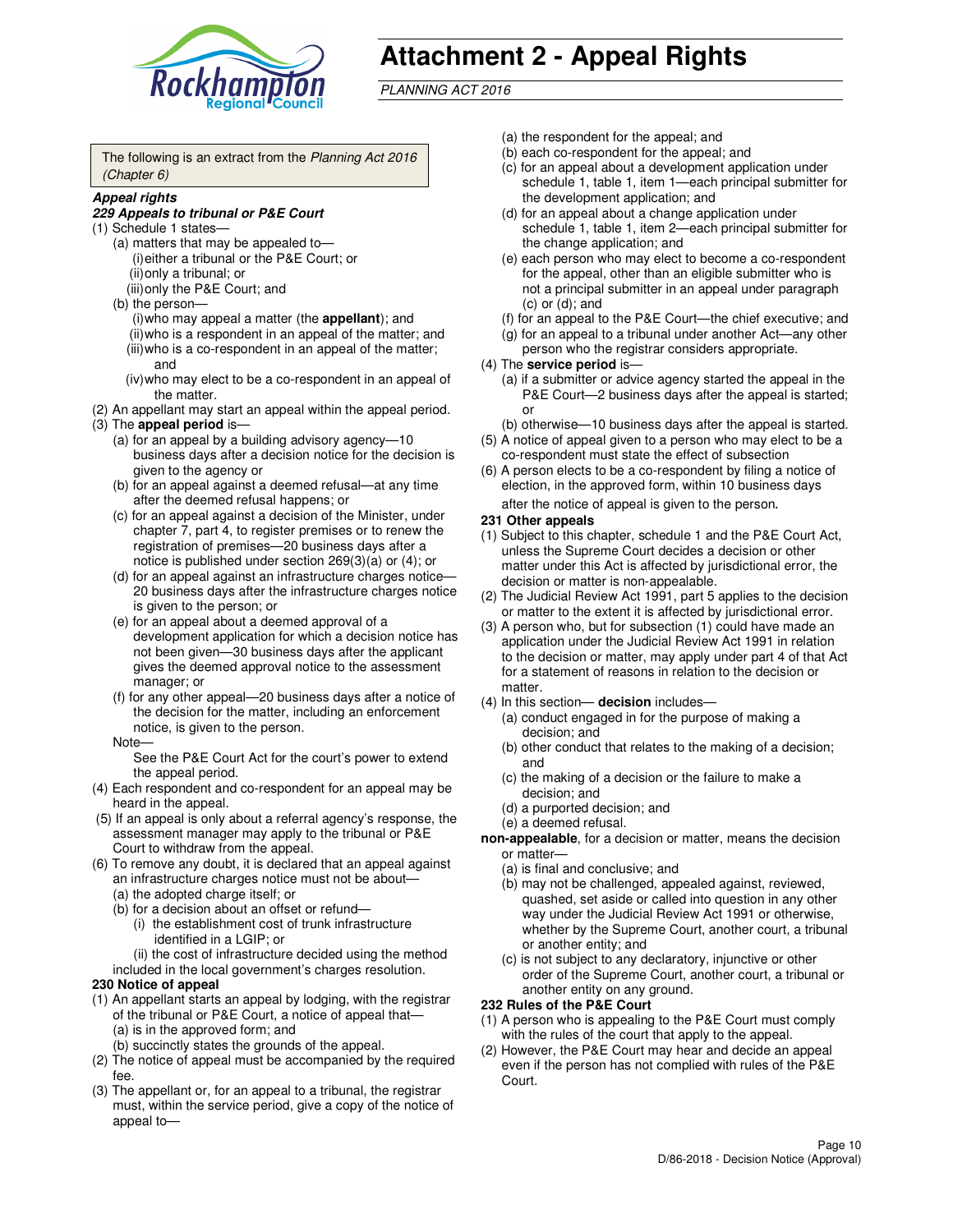

## **Appeal Rights**

PLANNING ACT 2016

## **Schedule 1**

## **Appeals section 229**

#### **1 Appeal rights and parties to appeals**

- (1) Table 1 states the matters that may be appealed to—(a) the P&E court; or (b) a tribunal.
- (2) However, table 1 applies to a tribunal only if the matter involves—
	- (a) the refusal, or deemed refusal of a development application, for—
	- (i) a material change of use for a classified building; or
	- (ii) operational work associated with building work, a retaining wall, or a tennis court; or
	- (b) a provision of a development approval for—
	- (i) a material change of use for a classified building; or
- (ii) operational work associated with building work, a retaining wall, or a tennis court; or
	- (c) if a development permit was applied for—the decision to give a preliminary approval for—
		- (i) a material change of use for a classified building; or
		- (ii) operational work associated with building work, a retaining wall, or a tennis court; or
	- (d) a development condition if—
		- (i) the development approval is only for a material change of use that involves the use of a building classified under the Building Code as a class 2 building; and
		- (ii) the building is, or is proposed to be, not more than 3 storeys; and
		- (iii) the proposed development is for not more than 60 sole-occupancy units; or
	- (e) a decision for, or a deemed refusal of, an extension application for a development approval that is only for a material change of use of a classified building; or
	- (f) a decision for, or a deemed refusal of, a change application for a development approval that is only for a material change of use of a classified building; or
	- (g) a matter under this Act, to the extent the matter relates to—
		- (i) the Building Act, other than a matter under that Act that may or must be decided by the Queensland Building and Construction Commission; or
		- (ii) the Plumbing and Drainage Act, part 4 or 5; or
	- (h) a decision to give an enforcement notice in relation to a matter under paragraphs (a) to (g); or
	- (i) a decision to give an infrastructure charges notice; or
	- (j) the refusal, or deemed refusal, of a conversion application; or
	- (k) a matter that, under another Act, may be appealed to the tribunal; or
	- (l) a matter prescribed by regulation.
- (3) Also, table 1 does not apply to a tribunal if the matter
	- involves—
	- (a) for a matter in subsection  $(2)(a)$  to  $(d)$ 
		- (i) a development approval for which the development application required impact assessment; and
		- (ii) a development approval in relation to which the assessment manager received a properly made submission for the development application; or
	- (b) a provision of a development approval about the identification or inclusion, under a variation approval, of a matter for the development.
- (4) Table 2 states the matters that may be appealed only to the P&E Court.
- (5) Table 3 states the matters that may be appealed only to the tribunal.
- (6) In each table—
	- (a) column 1 states the appellant in the appeal; and
	- (b) column 2 states the respondent in the appeal; and
	- (c) column 3 states the co-respondent (if any) in the appeal; and
	- (d) column 4 states the co-respondents by election (if any) in the appeal.
- $(7)$  If the chief executive receives a notice of appeal under section  $230(3)(f)$ , the chief executive may elect to be a corespondent in the appeal.

| Table 1<br>Appeals to the P&E Court and, for certain matters, to a tribunal                                      |                                                                                                                                |                                                                                          |                                                       |  |
|------------------------------------------------------------------------------------------------------------------|--------------------------------------------------------------------------------------------------------------------------------|------------------------------------------------------------------------------------------|-------------------------------------------------------|--|
| 1. Development applications<br>An appeal may be made against-<br>(c) a provision of the development approval; or | (a) the refusal of all or part of the development application; or<br>(b) the deemed refusal of the development application; or | (d) if a development permit was applied for-the decision to give a preliminary approval. |                                                       |  |
| Column 1                                                                                                         | Column 2                                                                                                                       | Column 3                                                                                 | Column 4                                              |  |
| Appellant                                                                                                        | Respondent                                                                                                                     | Co-respondent                                                                            | Co-respondent by election                             |  |
| $($ if any $)$<br>$(i$ f any)                                                                                    |                                                                                                                                |                                                                                          |                                                       |  |
| The applicant                                                                                                    | The assessment<br>manager                                                                                                      | If the appeal is about<br>a concurrence                                                  | 1 A concurrence agency that is<br>not a co-respondent |  |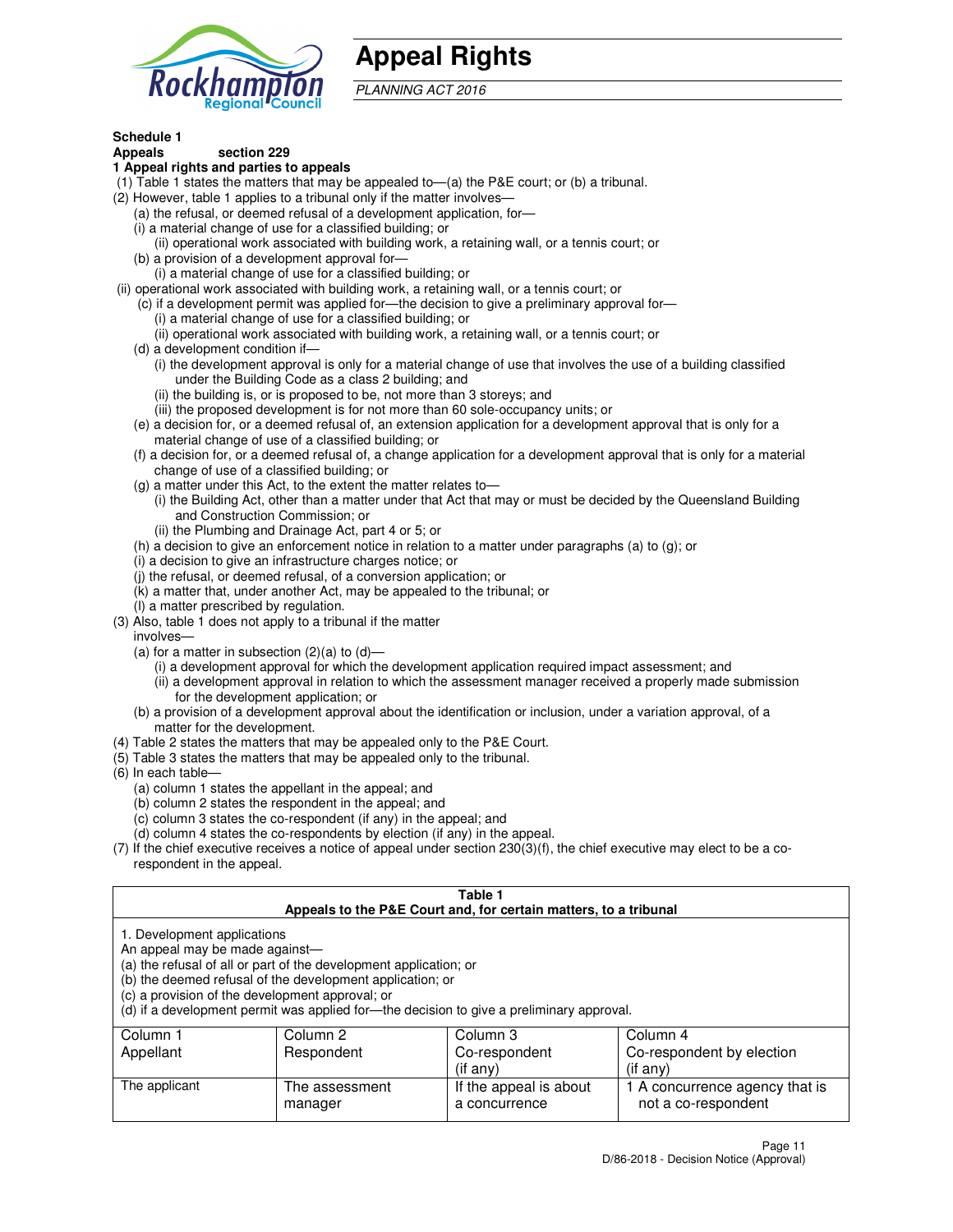| Table 1<br>Appeals to the P&E Court and, for certain matters, to a tribunal                                                                                                                             |                                                                                                                                                                                              |                                                                 |                                                                                                                                                                                                                                                                                                                                                 |  |
|---------------------------------------------------------------------------------------------------------------------------------------------------------------------------------------------------------|----------------------------------------------------------------------------------------------------------------------------------------------------------------------------------------------|-----------------------------------------------------------------|-------------------------------------------------------------------------------------------------------------------------------------------------------------------------------------------------------------------------------------------------------------------------------------------------------------------------------------------------|--|
|                                                                                                                                                                                                         |                                                                                                                                                                                              | agency's referral<br>response-the<br>concurrence agency         | 2 If a chosen Assessment<br>manager is the respondent-<br>the prescribed assessment<br>manager<br>3 Any eligible advice agency for<br>the application<br>4 Any eligible submitter for the<br>application                                                                                                                                        |  |
| 2. Change applications<br>An appeal may be made against-<br>(b) a deemed refusal of a change application.                                                                                               |                                                                                                                                                                                              |                                                                 | (a) a responsible entity's decision for a change application, other than a decision made by the P&E court; or                                                                                                                                                                                                                                   |  |
| Column 1<br>Appellant                                                                                                                                                                                   | Column <sub>2</sub><br>Respondent                                                                                                                                                            | Column <sub>3</sub><br>Co-respondent<br>(if any)                | Column 4<br>Co-respondent by election<br>(if any)                                                                                                                                                                                                                                                                                               |  |
| 1 The applicant<br>2 If the responsible<br>entity is the<br>assessment<br>manager-an<br>affected entity that<br>gave a pre-request<br>notice or response<br>notice                                      | The responsible<br>entity                                                                                                                                                                    | If an affected entity<br>starts the appeal-the<br>applicant     | 1 A concurrence agency for the<br>development application<br>2 If a chosen assessment<br>manager is the respondent-<br>the prescribed assessment<br>manager<br>3 A private certifier for the<br>development application<br>4 Any eligible advice agency for<br>the change application<br>5 Any eligible submitter for the<br>change application |  |
|                                                                                                                                                                                                         | 3. Extension applications<br>An appeal may be made against-<br>(a) the assessment manager's decision about an extension application; or<br>(b) a deemed refusal of an extension application. |                                                                 |                                                                                                                                                                                                                                                                                                                                                 |  |
| Column 1<br>Appellant                                                                                                                                                                                   | Column <sub>2</sub><br>Respondent                                                                                                                                                            | Column <sub>3</sub><br>Co-respondent<br>(if any)                | Column 4<br>Co-respondent by election<br>(if any)                                                                                                                                                                                                                                                                                               |  |
| 1 The applicant<br>1<br>For a matter other<br>2<br>than a deemed<br>refusal of an<br>extension<br>application $-$ a<br>concurrence<br>agency, other than<br>the chief executive,<br>for the application | The assessment<br>manager                                                                                                                                                                    | If a concurrence<br>agency starts the<br>appeal - the applicant | If a chosen assessment<br>manager is the respondent $-$ the<br>prescribed assessment manager                                                                                                                                                                                                                                                    |  |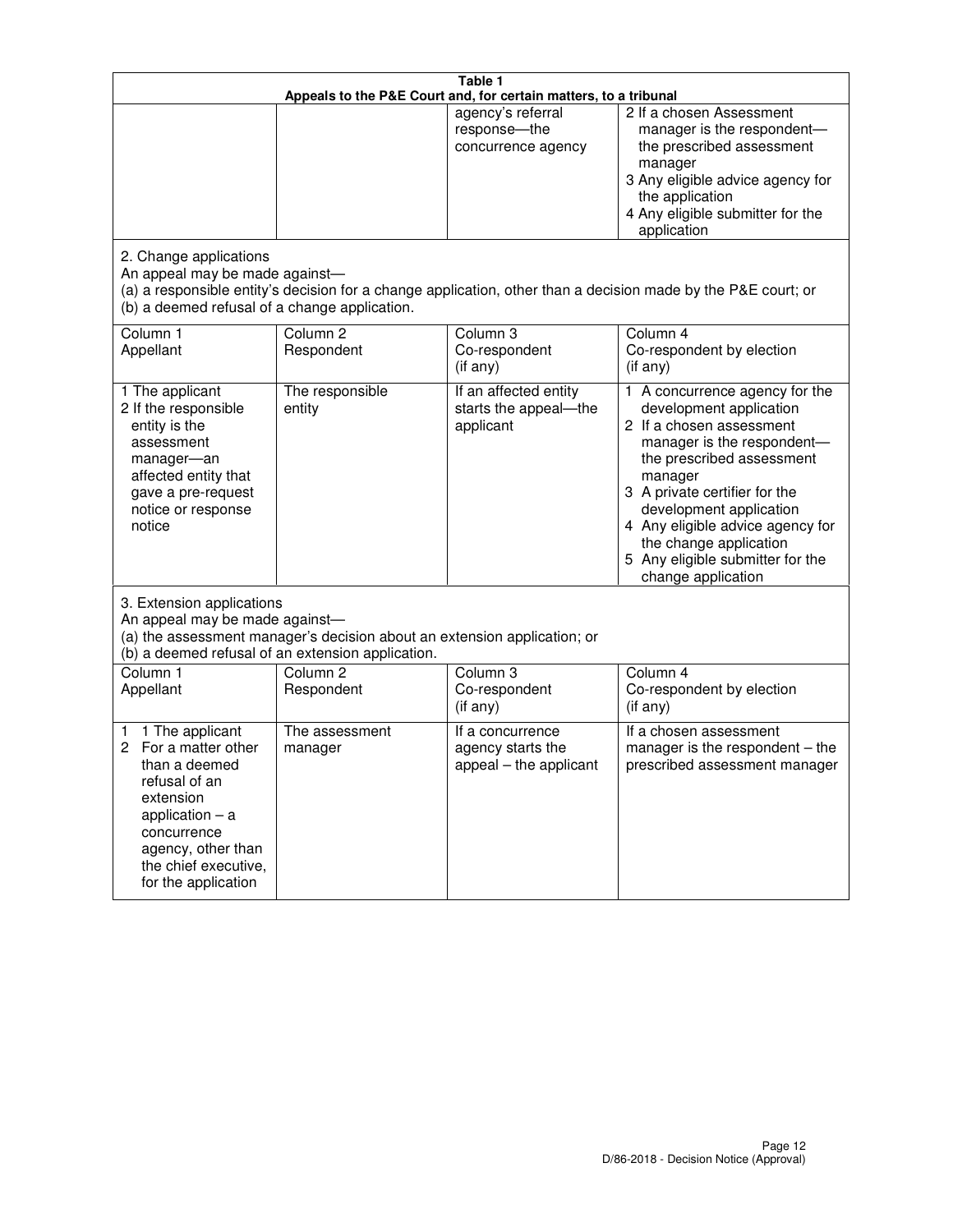#### **Table 1 Appeals to the P&E Court and, for certain matters, to a tribunal**

4. Infrastructure charges notices

An appeal may be made against an infrastructure charges notice on 1 or more of the following grounds

- a) The notice involved an error relating to
	- (i) The application of the relevant adopted charge; or
- Examples of errors in applying an adopted charge
	- The incorrect application of gross floor area for a non-residential development
	- Applying an incorrect 'use category', under a regulation, to the development
		- (i) The working out of extra demands, for section 120; or
		- (ii) An offset or refund; or
- b) The was no decision about an offset or refund; or
- c) If the infrastructure charges notice states a refund will be given the timing for giving the refund; or
- d) The amount of the charge is so unreasonable that no reasonable relevant local government could have imposed the amount.

| Column 1<br>Appellant                                    | Column 2<br>Respondent                                                    | Column 3<br>Co-respondent<br>$($ if any $)$ | Column 4<br>Co-respondent by election<br>$($ if any $)$ |
|----------------------------------------------------------|---------------------------------------------------------------------------|---------------------------------------------|---------------------------------------------------------|
| The person given the<br>Infrastructure charges<br>notice | The local government<br>that gave the<br>infrastructure charges<br>notice |                                             |                                                         |

5. Conversion applications

An appeal may be made against—

(a) the refusal of a conversion application; or

(b) a deemed refusal of a conversion application.

| Column 1<br>Appellant | Column 2<br>Respondent                                                  | Column 3<br>Co-respondent<br>$($ if any $)$ | Column 4<br>Co-respondent by election<br>$($ if any $)$ |
|-----------------------|-------------------------------------------------------------------------|---------------------------------------------|---------------------------------------------------------|
| The applicant         | The local government<br>to which the conversion<br>application was made |                                             |                                                         |

6. Enforcement notices

An appeal may be made against the decision to give an enforcement notice.

| Column 1<br>Appellant                      | Column 2<br>Respondent       | Column 3<br>Co-respondent<br>$($ if any $)$ | Column 4<br>Co-respondent by election<br>(if any)                                                                                                                          |
|--------------------------------------------|------------------------------|---------------------------------------------|----------------------------------------------------------------------------------------------------------------------------------------------------------------------------|
| The person given the<br>enforcement notice | The enforcement<br>authority |                                             | If the enforcement authority is<br>not the local government for<br>the premises in relation to which<br>the offence is alleged to have<br>happened-the local<br>government |

#### **Table 2 Appeals to the P&E Court only**

1. Appeals from tribunal

An appeal may be made against a decision of a tribunal, other than a decision under

section 252, on the ground of—

(a) an error or mistake in law on the part of the tribunal; or

(b) jurisdictional error.

| Column 1<br>Appellant                             | Column 2<br>Respondent                                    | Column 3<br>Co-respondent<br>(if any) | Column 4<br>Co-respondent by election<br>(if any) |
|---------------------------------------------------|-----------------------------------------------------------|---------------------------------------|---------------------------------------------------|
| A party to the<br>proceedings for the<br>decision | The other party to the<br>proceedings for the<br>decision | -                                     |                                                   |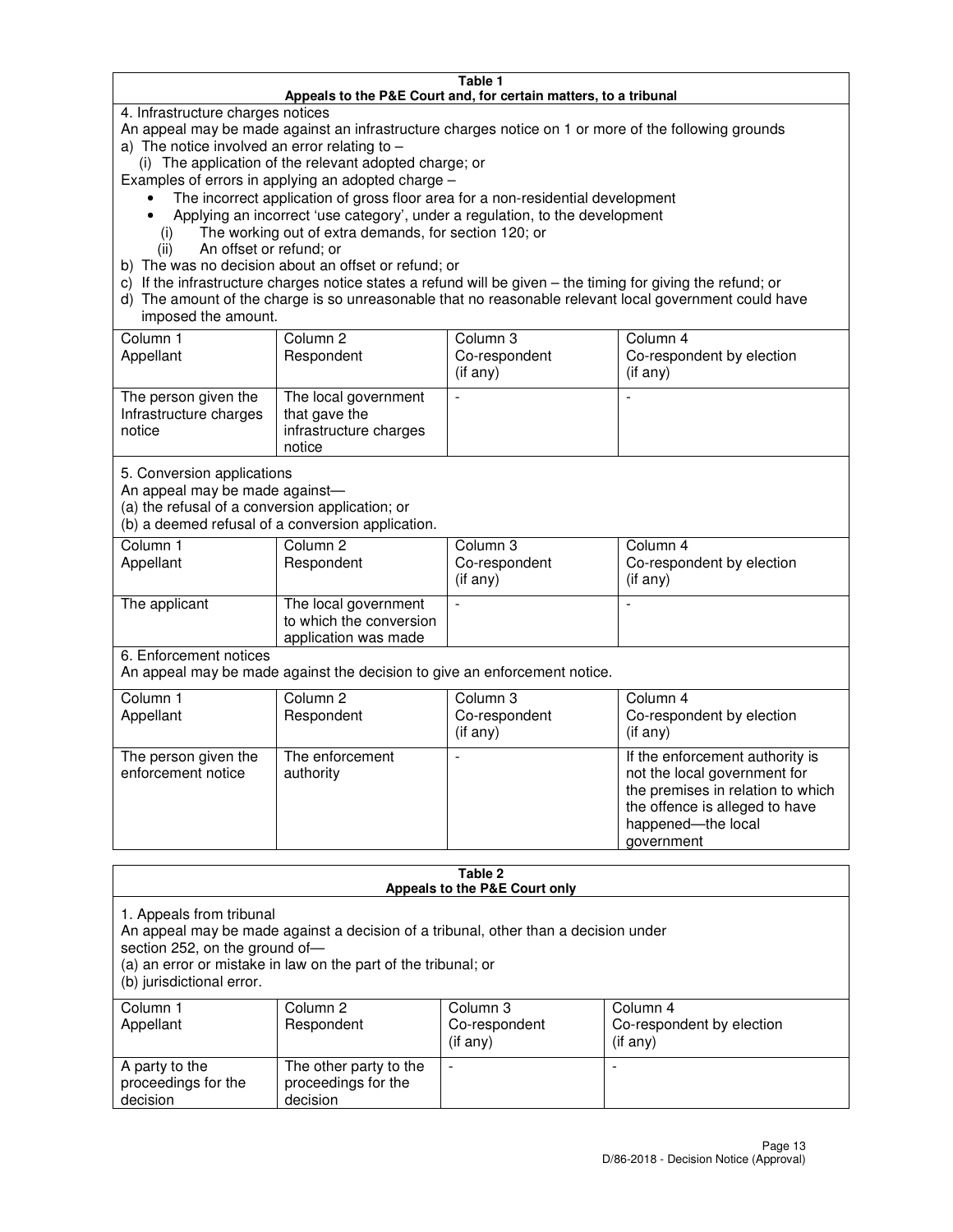#### **Table 2 Appeals to the P&E Court only**

2. Eligible submitter appeals

An appeal may be made against the decision to give a development approval, or an approval for a change application, to the extent that the decision relates to—

(a) any part of the development application for the development approval that required impact assessment; or (b) a variation request.

| Column 1<br>Appellant                                                                                                                                                                                                                                                                                                                                                                                              | Column <sub>2</sub><br>Respondent                                                                                          | Column 3<br>Co-respondent<br>(i f any)                                                                                   | Column 4<br>Co-respondent by election<br>(if any)                                                |
|--------------------------------------------------------------------------------------------------------------------------------------------------------------------------------------------------------------------------------------------------------------------------------------------------------------------------------------------------------------------------------------------------------------------|----------------------------------------------------------------------------------------------------------------------------|--------------------------------------------------------------------------------------------------------------------------|--------------------------------------------------------------------------------------------------|
| 1 For a development<br>application-an<br>eligible submitter for<br>the development<br>application<br>2 For a change<br>application-an<br>eligible submitter for<br>the change<br>application                                                                                                                                                                                                                       | 1 For a development<br>application-the<br>assessment<br>manager<br>2 For a change<br>application-the<br>responsible entity | 1 The applicant<br>2 If the appeal is<br>about a concurrence<br>agency's referral<br>response--the<br>concurrence agency | Another eligible<br>submitter for the<br>application                                             |
| 3. Eligible submitter and eligible advice agency appeals<br>An appeal may be made against a provision of a development approval, or failure to<br>include a provision in the development approval, to the extent the matter relates to-<br>(a) any part of the development application or the change application, for the development approval, that<br>required impact assessment; or<br>(b) a variation request. |                                                                                                                            |                                                                                                                          |                                                                                                  |
| Column 1<br>Appellant                                                                                                                                                                                                                                                                                                                                                                                              | Column <sub>2</sub><br>Respondent                                                                                          | Column 3<br>Co-respondent<br>$(if \cap n)$                                                                               | Column 4<br>Co-respondent by election<br>$\int$ $\int$ $\int$ $\int$ $\int$ $\int$ $\int$ $\int$ |

| <b>Appellatit</b>                                                                                                                                                                                                                                                                             | <b>HESPOHUSHI</b>                                                                                                          | <b>UU-I GSPUI IUGI II</b><br>(if any)                                                                                   | <b>OUTIESDOITUEITE DY EIECHOLI</b><br>$($ if any $)$ |
|-----------------------------------------------------------------------------------------------------------------------------------------------------------------------------------------------------------------------------------------------------------------------------------------------|----------------------------------------------------------------------------------------------------------------------------|-------------------------------------------------------------------------------------------------------------------------|------------------------------------------------------|
| 1 For a development<br>application-an<br>eligible submitter for<br>the development<br>application<br>2 For a change<br>application-an<br>eligible submitter for<br>the change<br>application<br>3 An eligible advice<br>agency for the<br>development<br>application or<br>change application | 1 For a development<br>application-the<br>assessment<br>manager<br>2 For a change<br>application—the<br>responsible entity | 1 The applicant<br>2 If the appeal is<br>about a concurrence<br>agency's referral<br>response—the<br>concurrence agency | Another eligible submitter for the<br>application    |
| 4. Compensation claims<br>An appeal may be made against-<br>(a) a decision under section 32 about a compensation claim; or                                                                                                                                                                    |                                                                                                                            |                                                                                                                         |                                                      |

(b) a decision under section 265 about a claim for compensation; or

(c) a deemed refusal of a claim under paragraph (a) or (b).

| Column 1<br>Appellant                      | Column 2<br>Respondent                                 | Column 3<br>Co-respondent<br>(if any) | Column 4<br>Co-respondent by election<br>$($ if any $)$ |
|--------------------------------------------|--------------------------------------------------------|---------------------------------------|---------------------------------------------------------|
| A person dissatisfied<br>with the decision | The local<br>government to which<br>the claim was made | -                                     |                                                         |
| 5. Registered premises                     |                                                        |                                       |                                                         |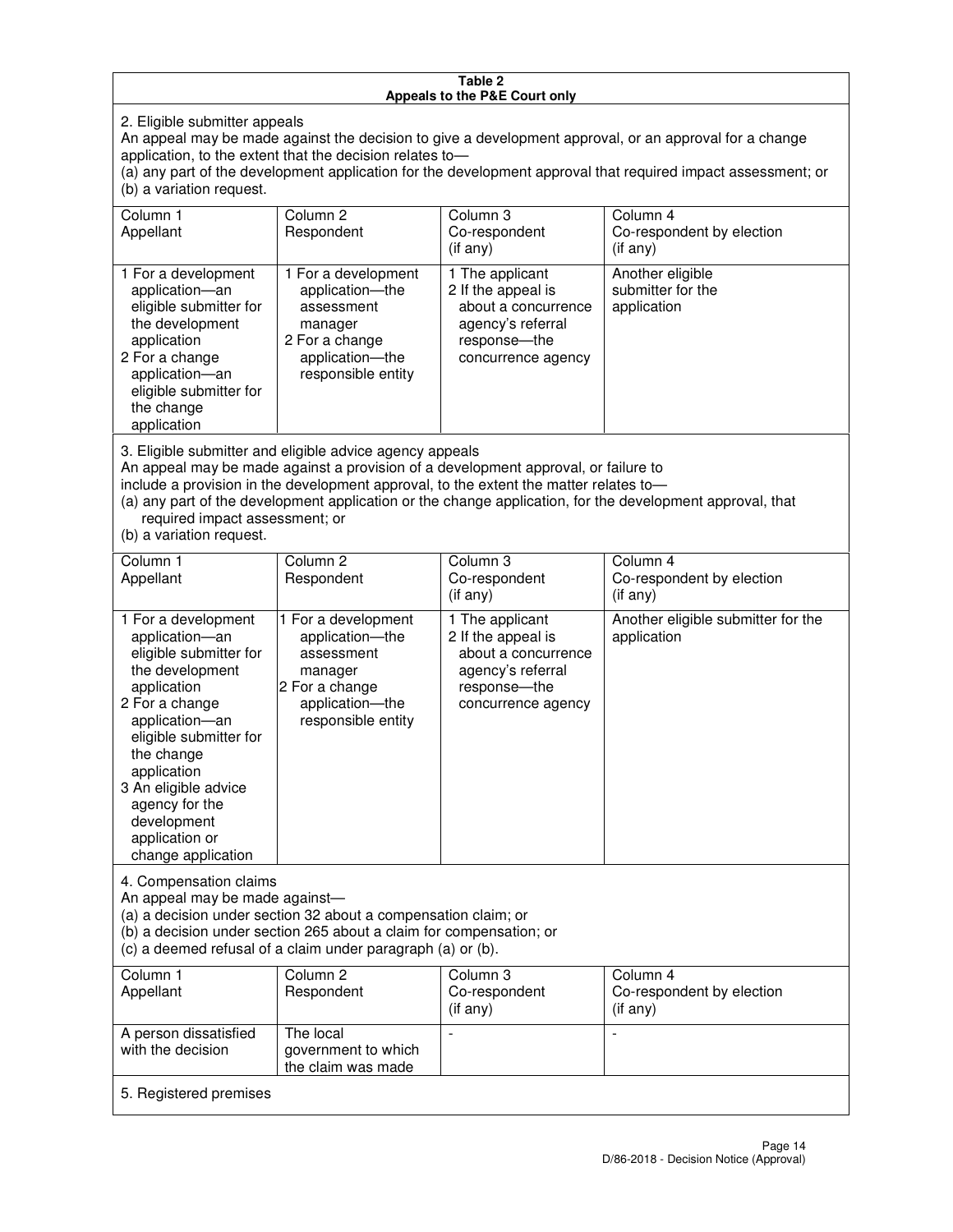| Table 2<br>Appeals to the P&E Court only                                                                                                                                                                                                                                                                             |                                   |                                                                                       |                                                                                                                                                                             |
|----------------------------------------------------------------------------------------------------------------------------------------------------------------------------------------------------------------------------------------------------------------------------------------------------------------------|-----------------------------------|---------------------------------------------------------------------------------------|-----------------------------------------------------------------------------------------------------------------------------------------------------------------------------|
| An appeal may be made against a decision of the Minister under chapter 7, part 4.                                                                                                                                                                                                                                    |                                   |                                                                                       |                                                                                                                                                                             |
|                                                                                                                                                                                                                                                                                                                      |                                   |                                                                                       |                                                                                                                                                                             |
| Column 1<br>Appellant                                                                                                                                                                                                                                                                                                | Column <sub>2</sub><br>Respondent | Column <sub>3</sub><br>Co-respondent                                                  | Column <sub>4</sub><br>Co-respondent by election                                                                                                                            |
|                                                                                                                                                                                                                                                                                                                      |                                   | $($ if any $)$                                                                        | (if any)                                                                                                                                                                    |
| 1 A person given a<br>decision notice about<br>the decision<br>2 If the decision is to<br>register premises or<br>renew the<br>registration of<br>premises-an owner<br>or occupier of<br>premises in the<br>affected area for the<br>registered premises<br>who is dissatisfied<br>with the decision                 | <b>The Minister</b>               |                                                                                       | If an owner or occupier starts the<br>appeal – the owner of the<br>registered premises                                                                                      |
| 6. Local laws<br>An appeal may be made against a decision of a local government, or conditions applied,<br>under a local law about-<br>(a) the use of premises, other than a use that is the natural and ordinary consequence of prohibited<br>development; or<br>(b) the erection of a building or other structure. |                                   |                                                                                       |                                                                                                                                                                             |
| Column 1                                                                                                                                                                                                                                                                                                             | Column <sub>2</sub>               | Column 3                                                                              | Column $\overline{4}$                                                                                                                                                       |
| Appellant                                                                                                                                                                                                                                                                                                            | Respondent                        | Co-respondent<br>(if any)                                                             | Co-respondent by election<br>(if any)                                                                                                                                       |
| A person who-<br>(a) applied for the<br>decision; and<br>(b) is dissatisfied with<br>the decision or<br>conditions.                                                                                                                                                                                                  | The local government              |                                                                                       |                                                                                                                                                                             |
|                                                                                                                                                                                                                                                                                                                      |                                   | Table 3<br>Appeals to the tribunal only                                               |                                                                                                                                                                             |
| 1. Building advisory agency appeals<br>Column 1                                                                                                                                                                                                                                                                      | Column <sub>2</sub>               | work required code assessment against the building assessment provisions.<br>Column 3 | An appeal may be made against giving a development approval for building work to the extent the building<br>Column 4                                                        |
| Appellant                                                                                                                                                                                                                                                                                                            | Respondent                        | Co-respondent<br>(if any)                                                             | Co-respondent by election<br>(if any)                                                                                                                                       |
| A building advisory<br>agency for the<br>development application<br>related to the approval                                                                                                                                                                                                                          | The assessment<br>manager         | The applicant                                                                         | 1 A concurrence agency for the<br>development application<br>related to the approval<br>2 A private certifier for the<br>development application<br>related to the approval |
| 3. Certain decisions under the Building Act and the Plumbing and Drainage Act<br>An appeal may be made against a decision under-<br>(a) the Building Act, other than a decision made by the Queensland Building and Construction Commission; or<br>(b) the Plumbing and Drainage Act, part 4 or 5.                   |                                   |                                                                                       |                                                                                                                                                                             |
| Column 1<br>Appellant                                                                                                                                                                                                                                                                                                | Column <sub>2</sub><br>Respondent | Column 3<br>Co-respondent<br>(if any)                                                 | Column 4<br>Co-respondent by election<br>(if any)                                                                                                                           |